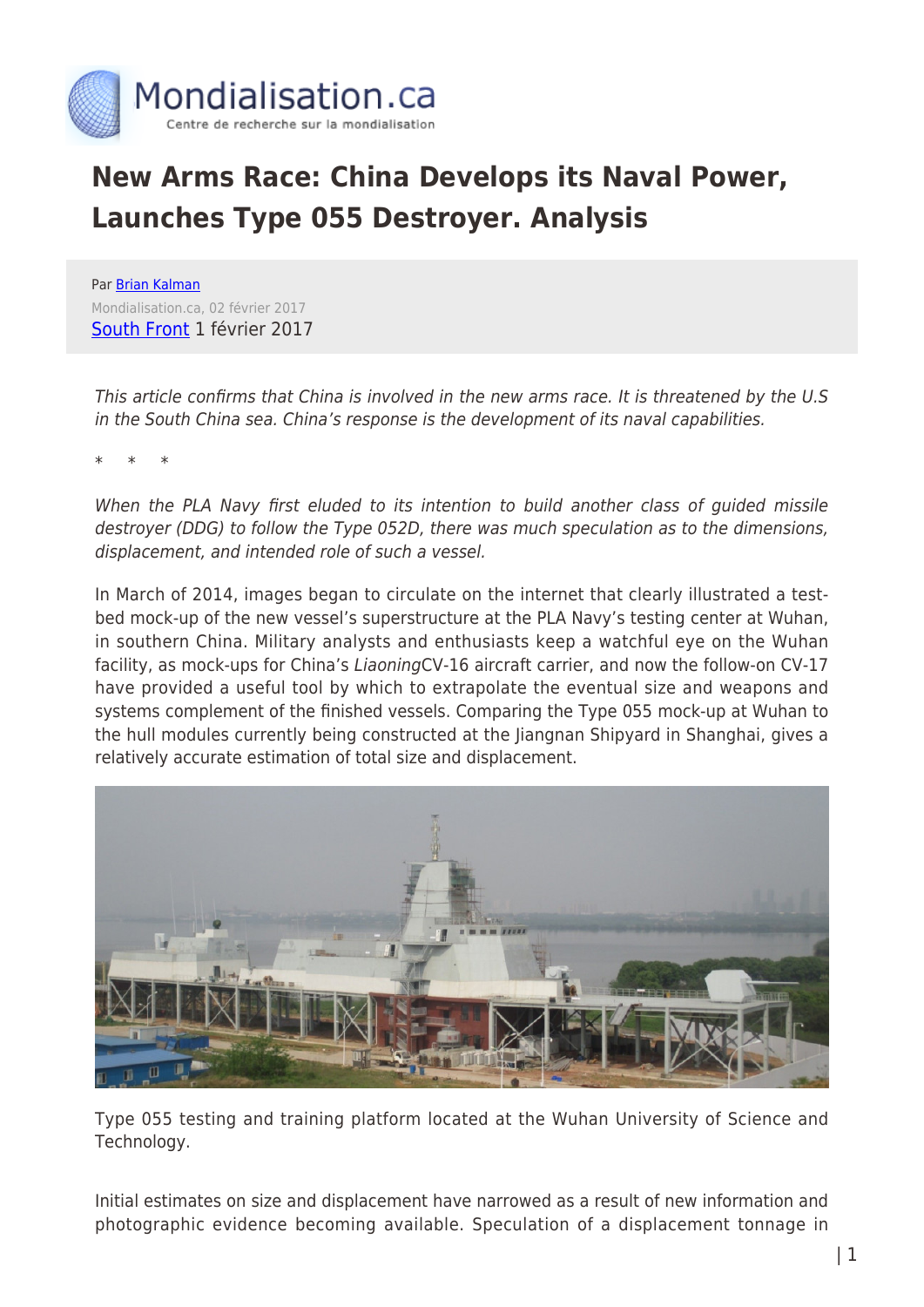excess of 14,000 tons and a Length Overall (LOA) of 187 meters have been revised down to a displacement of 12,000 tons at 180 meters LOA. This makes sense when one looks at the size of its most similar contemporary in the West, the Arleigh Burke class DDG. The latest Arleigh Burke Flight IIA weighs in at 9,200 tons, with an LOA of 155 meters. The proposed Flight III upgrade adds an estimated 600 tons displacement without any changes to LOA or beam dimensions.

Initial cost estimates for the first of the four planned Type 055 DDGs is in excess of \$5 billion Yuan (\$750 million USD). The GOA reported in 2016, that the per-unit cost of an Arleigh Burke Flight IIA is approximately \$1.19 billion USD. If the Chinese estimate is correct, this denotes a significant cost savings per vessel for a platform that is at least as capable, if not superior to its U.S. counterpart in comparison. Its larger size suggests greater range, electrical power generation, and accommodation for both weapons, and sensory and electronic warfare systems than other DDGs in service.

## Why Field a Larger DDG?

The PLAN has impressed both its admirers and detractors with the swift development and production of the Type 052D class DDG. The PLAN has built 12 of the vessels so far, with 4 already in active service. The remainder are in various stages of fitting-out or sea-trials. There is speculation that there may be an additional two units under construction at both the Dalian and Jiangnan shipyards. With the adoption of such a capable, high-tech DDG, why would the PLAN require an additional class of destroyer? There are a number of reasons why fielding the Type 055 alongside its smaller sibling makes perfect sense.

The Type 055 DDGs could serve in a multitude of roles. Similar to the U.S. Navy Ticonderoga Class CGs, they could offer longer range and greater Anti-submarine (ASW) and Anti-aircraft (AAW) defense for fleet task forces or aircraft carrier strike groups to be fielded by the PLAN in the near future. Type 052D and 055 destroyers could operate in conjunction with one another in a similar fashion as the Arleigh Burke DDG and Ticongeroda guided missile cruiser (CG), in providing a multilayered and robust fleet defense. With greater range and capability, they offer the PLAN the ability to increase the range and endurance of China's naval power projection efforts, and further transform the PLAN into a true "Blue Water" navy. They will undoubtedly serve to showcase the growing military, political and economic power of China in broader diplomatic terms.

## Current Construction Efforts

Two vessels have appeared in photographs and satellite imagery taken of the Jiangnan Shipyard. The hull of the first vessel in class is apparently completed. Two or three hull section modules of a second Type 055 can also clearly visible in satellite imagery of the shipyard, under construction alongside the lead-on vessel.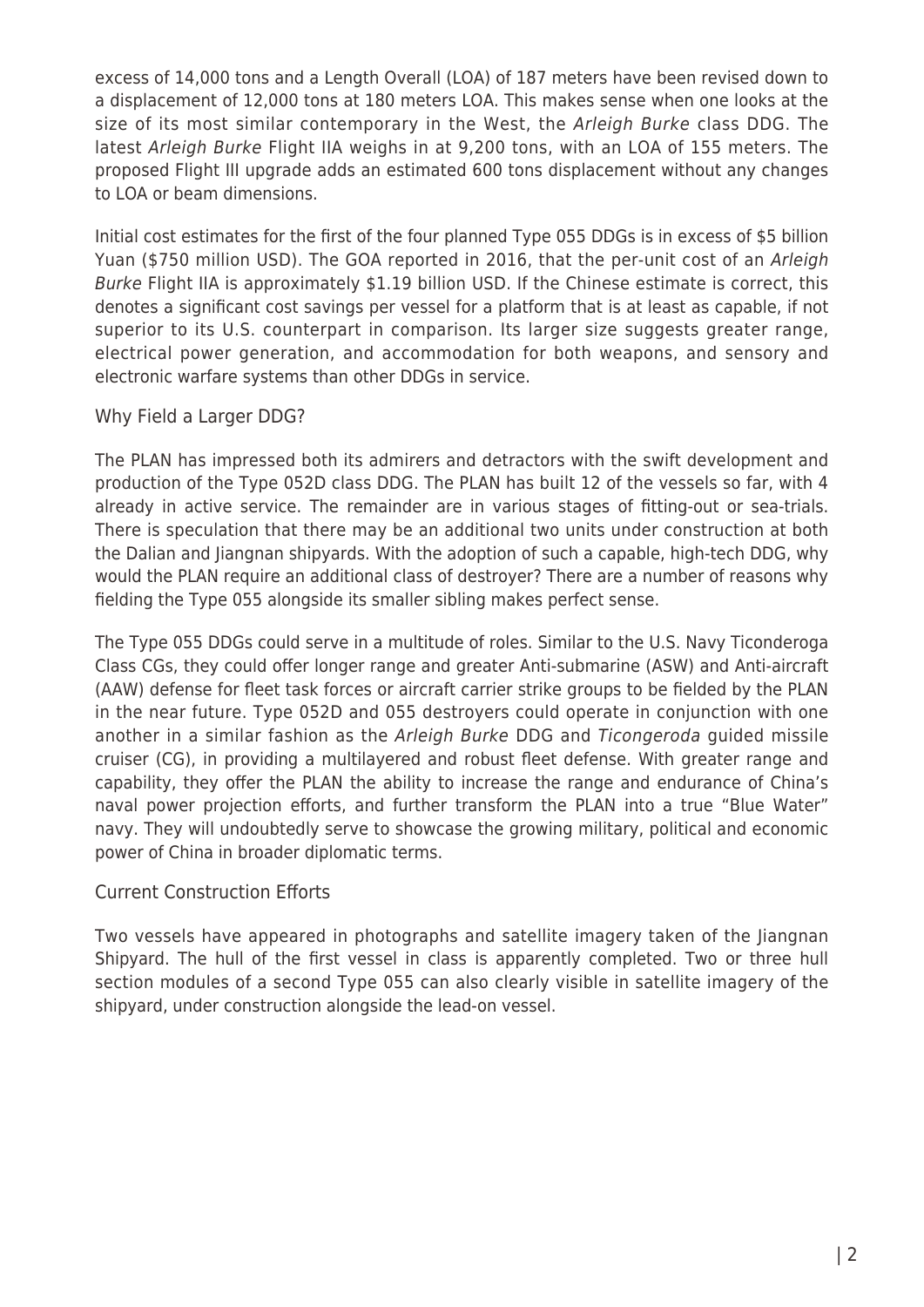

The above satellite image of Jiangnan shipyard dated November 11, 2016 clearly shows that the first Type 55 hull has been completed, while additional hull sections for a second Type 55 are under construction.

It turns out that a third Type 055 is under construction at the Dalian shipyard. Dalian is also currently building the CV-17 aircraft carrier, the first indigenously constructed aircraft carrier for the PLAN. Dalian has also been building the Type 052D class destroyers in conjunction with Jiangnan. Using both of the shipyards has allowed China to speed up its acquisition of these modern naval vessels.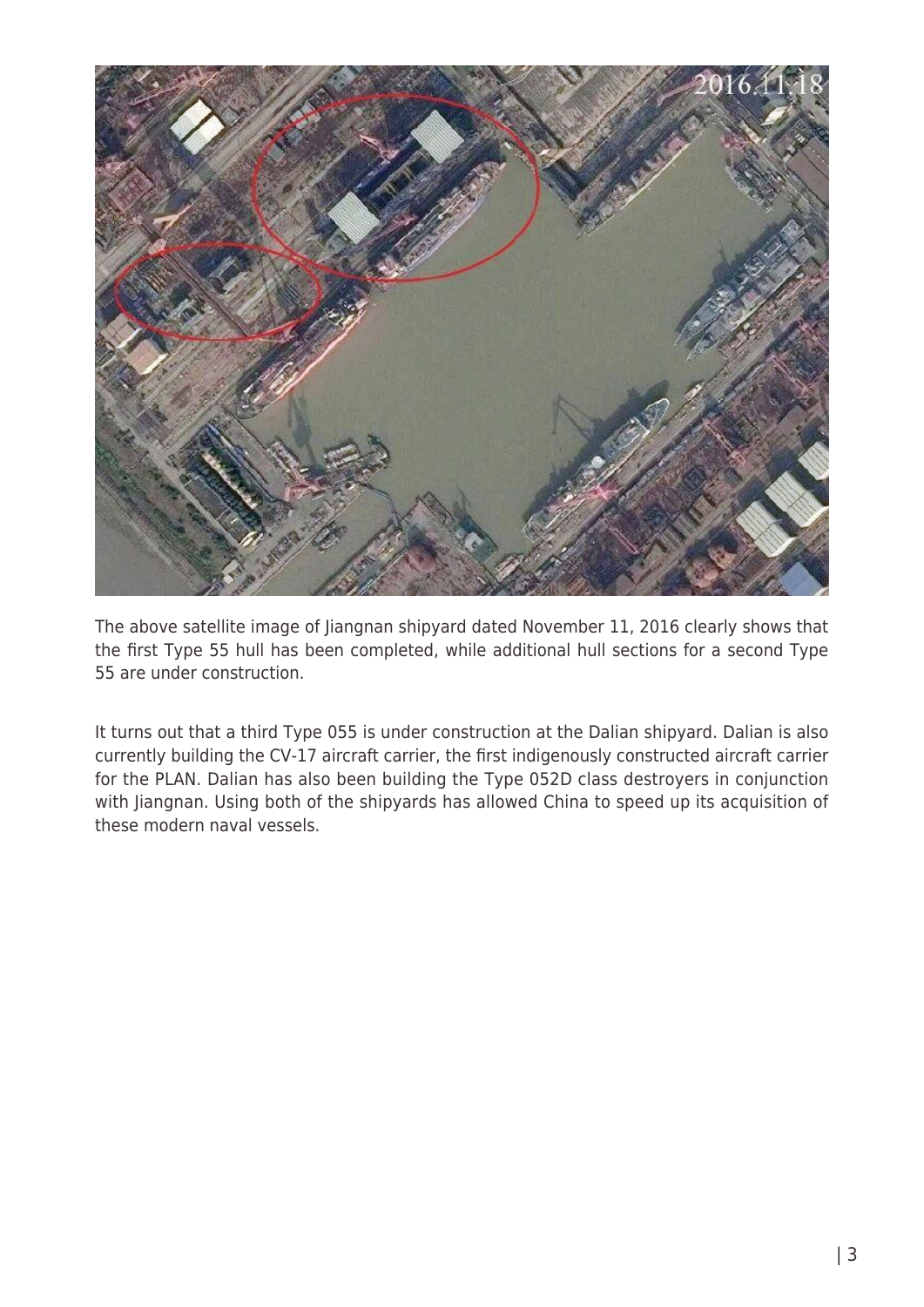

This satellite image of Dalian shipyard captures what appears to be a third Type 055 DDG (top left) under construction. Image was taken November 20, 2016.

# **Capabilities**

The Type 055 is being fitted with either two 64 cell modular vertical launch systems (VLS) or one 64 cell and one 48 cell VLS. One VLS is mounted forward in the bow of the destroyer, between the deck gun and the superstructure, and one VLS between the main superstructure and the aft helicopter hangar. The modular VLS will most likely be the same system currently utilized by the Type 052D, and will be able to house and fire all current missiles in the PLAN inventory, including the YJ-18 anti-ship cruise missile and HQ-9 antiaircraft missile.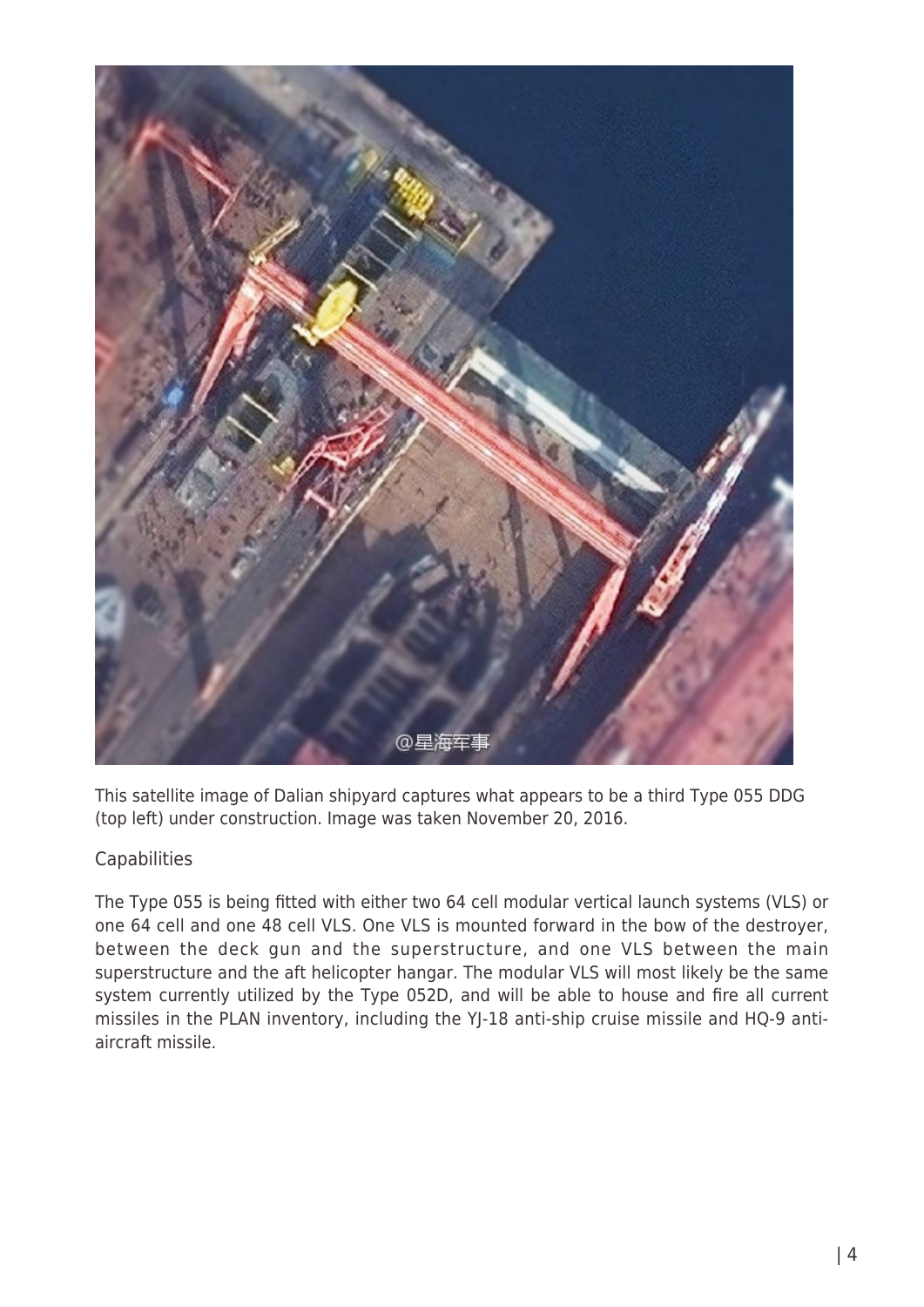

This unofficial artist's rendition illustrates the modular nature of the PLAN VLS and its ability to be loaded with a mix of missiles. This allows the PLAN to equip its vessels with mission specific payloads. The red squares denote the approximate orientation of the two VLS on the Type 055.

The Type 055 mock-up at Wuhan gives clues as to the possible radar array planned for the vessel, as well as the electronic support measures (ESM) to be carried. It is assumed by most analysts that the Type 055 will make use of an updated Type 346A active phased array radar (APAR) as well an X-band radar. The Type 055 will most likely use 4 phased array radar panels, with two panels on the front of the superstructure and two aft. Where the Type 052 mounts four panels at the same height, both fore and aft, the Type 055 may align the panels at an offset height in an attempt to maximize radar coverage. The integrated mast on the Type 055 mock-up mounts 3 radar panels, most likely for friend-orfoe identification (IFF), fire-control and electronic countermeasures (ECM), on the forward face of the mast only, yet the actual vessels will carry these same panels on all four sides of the mast. The mock-up also sports an exposed ESM mast at the top of the integrated mast, but it is unclear whether the ESM mast will remain exposed or not on the actual vessel.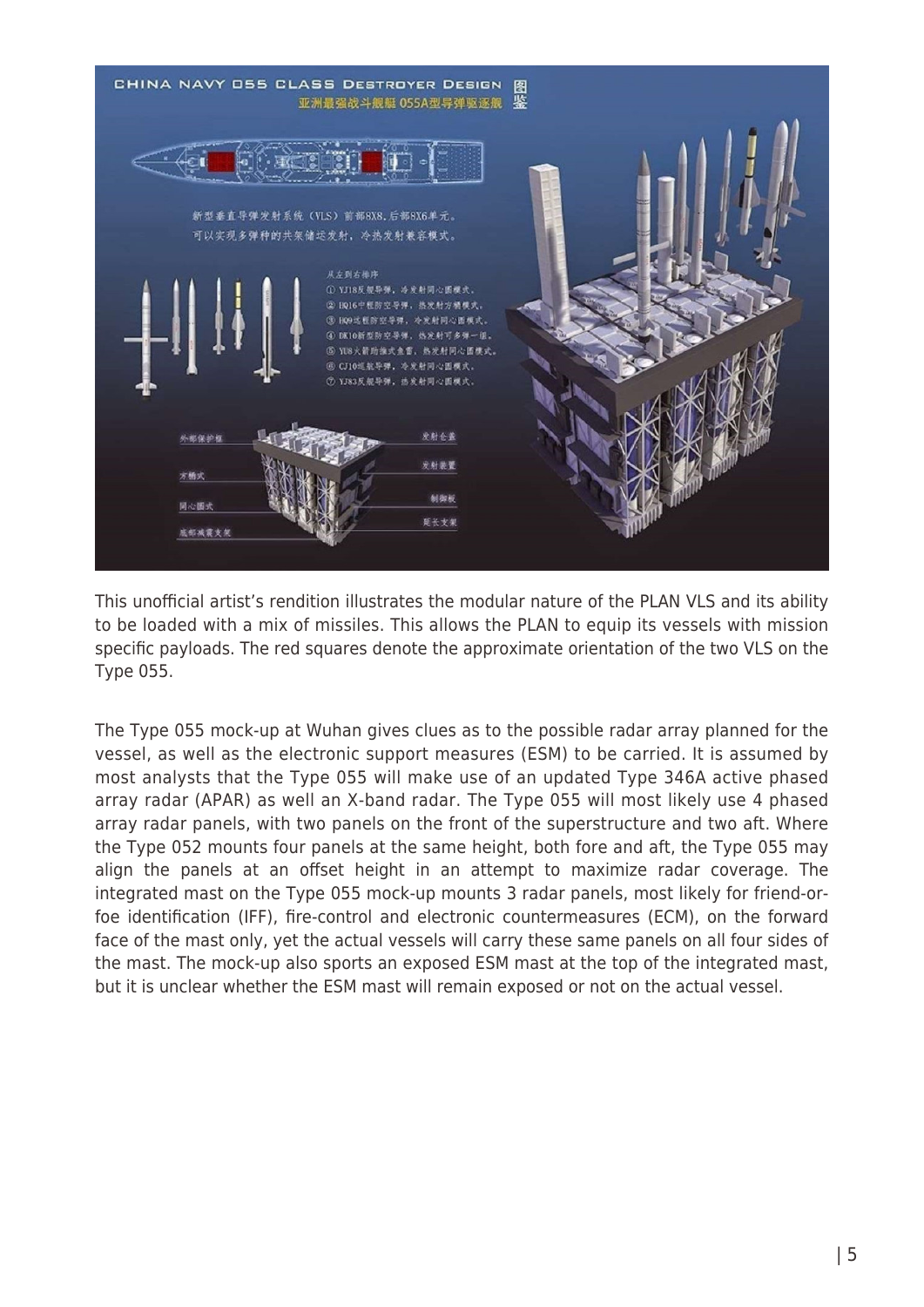

A comparison of the integrated mast structures of the Type 055 mock-up and the active Type 052D Kunming. Note the location of the forward two active phased array radar panels on the Kunming. The large sloped superstructure facing, just under the starboard side bridge deck portals on the Type 55, will be fitted with a similar APAR panel.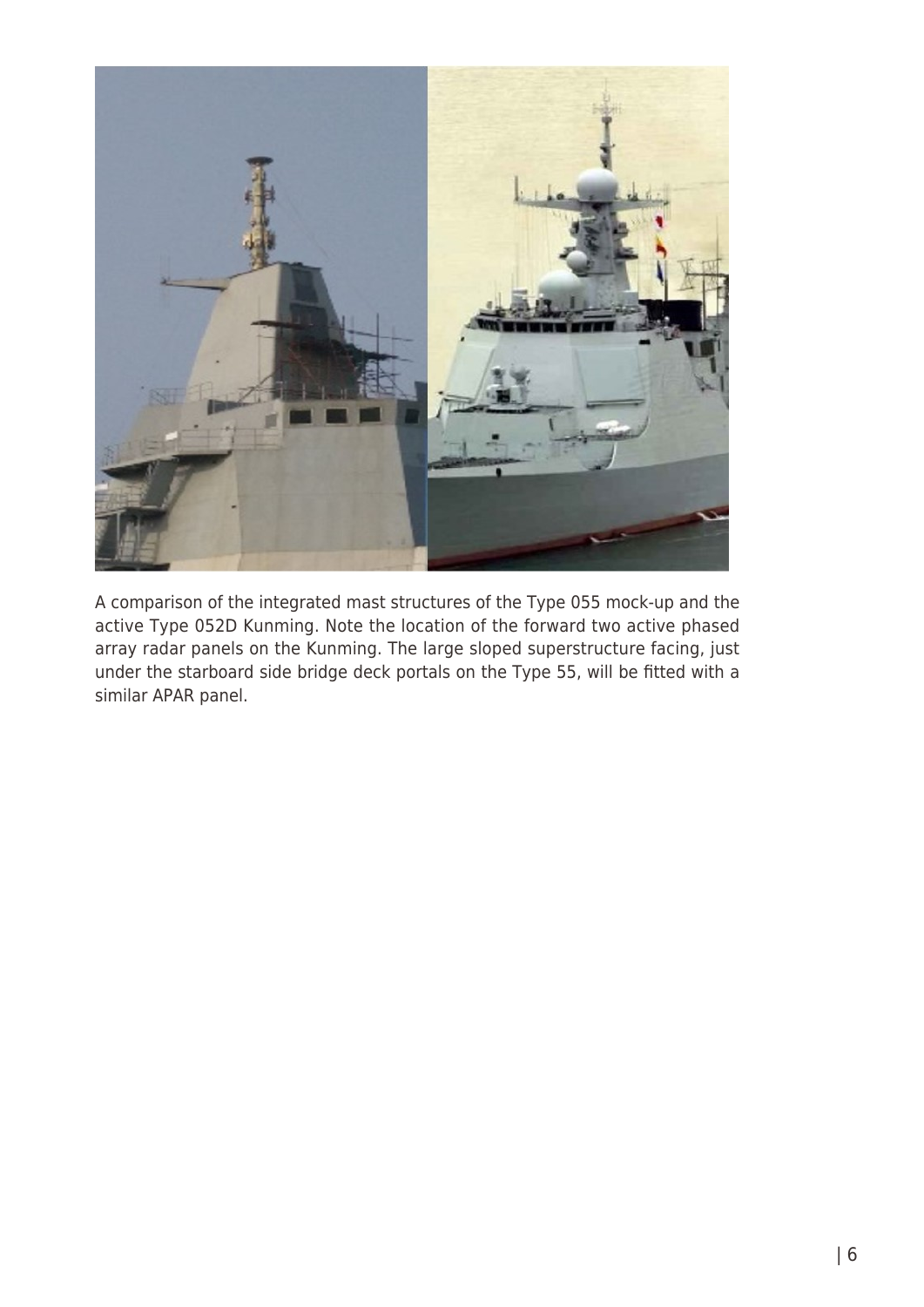

The above illustrations clearly show the similarities and differences in the Type 052D (top) and Type 055 (bottom) guided missile destroyers.

## Commonality and Functionality

Sharing common weapons, radars, electronic warfare systems, and sonar and communications systems across both platforms will allow the PLAN to achieve a great deal of cost savings. Common battle management systems and networking platforms will allow the vessels to easily coordinate both offensive efforts and defensive measures when working together as components of a larger fleet. It will also lower training costs, as sailors and officers will be able to more easily transition to deployments on either class of vessel. It is estimated that the propulsion systems of the newer vessel are similar to the smaller Type 052D. The PLAN aims to leverage all of the benefits of standardization.

The United States Navy has embarked upon a very different path, and is already paying a heavy price for deciding to not only field a number of totally new vessel designs, but at the same time abandoning proven technologies for unproven ones. The Freedom and Independence LCS programs, the first in class Gerald FordCVN, and the DDG-1000 Zumwalt destroyer project are all glaring examples.

Both class of LCS have experienced major engineering casualties since they were commissioned. Initial investigations have pointed to a combination of faulty engineering systems and inadequate engineering management processes. A major goal of the LCS program was to reduce vessel crews by automating as many processes as possible, and to gain flexibility through a modular design that allowed the platforms to be made mission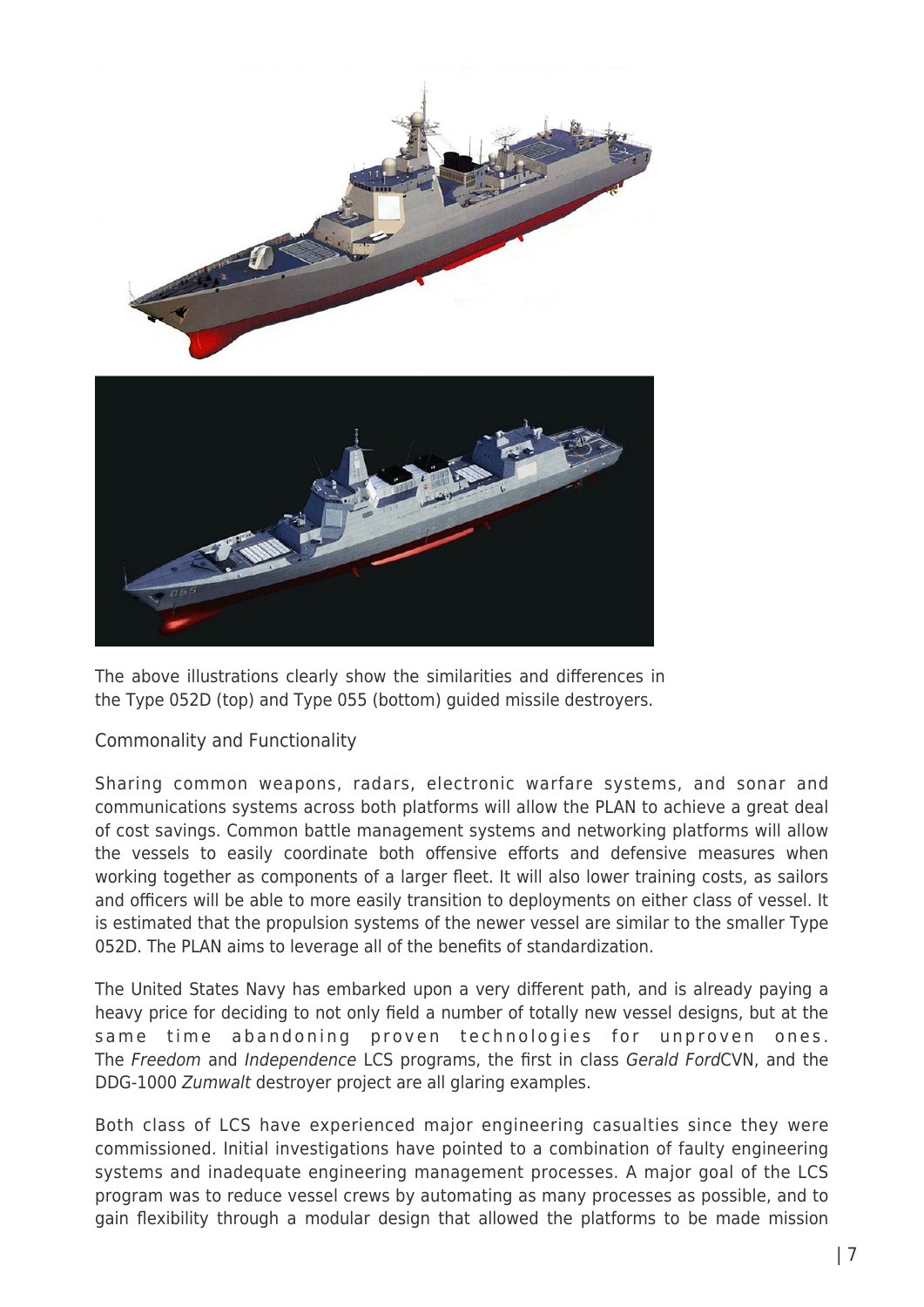specific by swapping warfare modules. For example, an LCS could be fitted with an ASW module to focus on anti-submarine duties one year, and then have the module removed and replaced with an AAW module the next, so that it could be shifted to air-defense duties as requirements changed. The benefits of this modularity have largely not been realized to date. For example, the LCS has failed to meet its intended ASW capabilities, even though the first vessels were commissioned in 2008 (Freedom LCS-1) and 2010 (Independence LCS-2).

The DDG-1000 Zumwalt was originally planned as the first of 32 vessels; however, the U.S. Navy later settled for only 3 vessels, as cost overruns and the failure of the design to meet mission requirements became evident. What resulted from the ambitious program are a \$4 billion USD cost per vessel, advanced deck guns that are too expensive to use as intended (with an estimated cost per round of \$800,000 USD), and an Advanced Induction Motor (AIM) propulsion system that left the Zumwalt dead in the water on its maiden trip through the Panama Canal on November 22, 2016. The DDG-1000 class are not Aegis vessels, have limited AAW capabilities due to their smaller missile payload, and lack any Ballistic Missile Defense (BMD) capability. They cannot integrate and coordinate AAW or BMD defense like all other Aegis class vessels. This is a major weakness, compared to all other Arleigh Burke and Ticonderoga class surface combatants, that can work together seamlessly using shared Aegis-based systems.

The most expensive naval vessel ever constructed, the Gerald R. Ford CVN-78, has already cost U.S. tax payers a cool \$13 billion USD, yet the Navy Sea Systems Command (NAVSEA) has no idea when it will be able to officially take delivery of the vessel. Major defects in the main turbine generators (MITs), and an Advanced Arresting Gear (AAG) that has yet to be deemed operational, have only added costs to a program that has already experienced cost overruns approaching \$3 billion USD. The adoption of multiple unproven technologies in the key areas of propulsion, and aircraft launch and recovery systems, was a foreseeable mistake.

## Chinese Aircraft Carrier Strike Group Takes Shape

While the Type 055 DDG will undoubtedly add a key component to future PLAN aircraft carrier strike groups (CSG), replenishment and support vessels that have the speed and range to match the warships of a CSG are an additional requirement. Although not earning the spotlight afforded aircraft carriers or large destroyers, the Type 901 fleet replenishment oiler (although classified by the PLAN as a "general supply vessel") is a noteworthy addition to China's growing blue water navy. The first Type 901 began sea trials in December of 2016. Measuring in at 240 meters LOA, and displacing 48,000 tons, the Type 901 has five liquid bulk cargo tanks for fuel and potable water and two dry cargo holds. A maximum cruising speed of 25 knots has been reported. It is equipped with hangar space for three heavy helicopters, as well as a sizeable flight deck. The Type 901 is reported to utilize an automated logistics management system that tracks and optimizes fuel consumption and logistics replenishment needs of fleet vessels. A second Type 901 is currently under construction at the Guangzhou naval shipyard.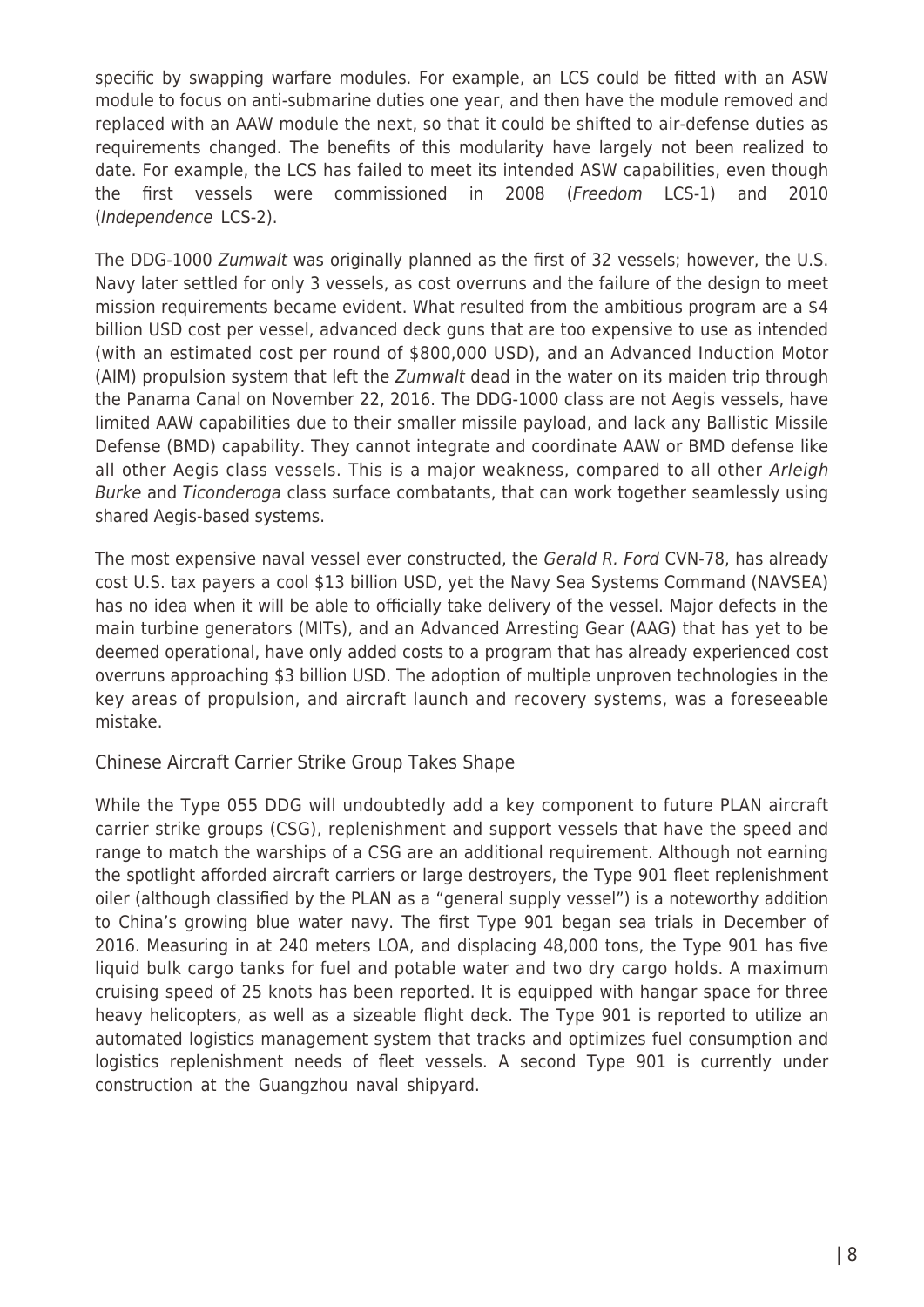

Type 901 undergoing sea trials in December, 2016. An additional vessel is currently under construction at the Guangzhou Shipyard International (GSI) naval shipyard.

The PLAN commissioned three new Type 903A fleet oilers in 2016 alone (numbers 887, 963, 964), and is showing a dedicated interest to expand its fleet refueling capabilities. Replacement of older vessels with new, more capable designs, and expanding the total number of oilers and replenishment vessels will expand China's power projection capabilities. The Type 903A has an LOA of 178 meters and displacement of 23,400 tons. In addition to the Type 903A, two Type 904B dry cargo/general stores vessels were commissioned in 2015, with a third such vessel currently being fitted out. These vessels are ideally suited for supporting off-shore island garrisons, such as those being stationed on Chinese held islands in the South China Sea. All of the PLANs Type 904, Type 904A and Type 904B dry cargo replenishment vessels are attached to the South Sea Fleet based at Hainan Island. The Type 904 was increased in size with the Type 904A and the addition of a heavy helicopter hangar was added in the design of the Type 904B.



Type 903 fleet replenishment oiler (bottom) and Type 904 dry cargo/general stores support vessels.